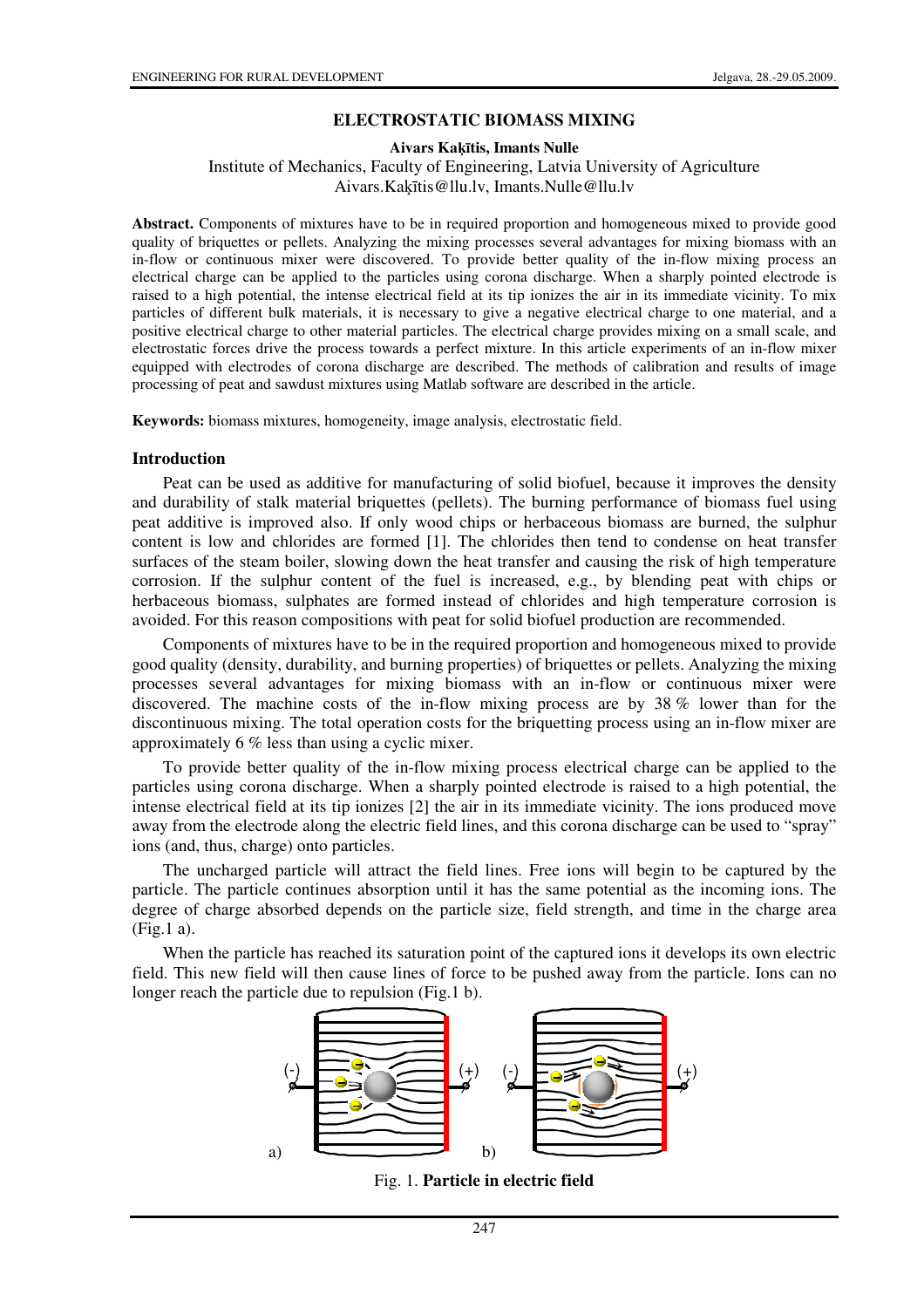The basic idea of this mixing device is a simple one. For example, to mix black particles with white particles, give the black particles a negative electrical charge, the white particles a positive electrical charge, and allow them to combine. Two processes will now take place concurrently: groups of like particles will repel each other and tend to spread, while unlike particles will attract each other. Once an unlike pair is combined it will remain combined as long as the particles retain their individual charges.

Experimental equipment for mixing of chopped biomass was built. The quality of mixtures made with and without electrostatic field by image analysis was estimated. Analysis through digital pictures processing was performed. The area occupied by one component particles was determined and the distance between particles was analyzed. The image processing is one of the most accurate solutions for quality assessment of a different color and tonality components mixture. An important condition for high precision of estimation is the system calibration. The methods of calibration and results of image processing of peat and sawdust mixtures using Matlab software are described in the article.

### **Matherials and methods**

Mixing of peat and sawdust particles in an experimental equipment (in-flow mixer) was carried out (Fig. 2). The experimental equipment consists of containers 1, rotor of feeder 2 coated with a special rubber coating with knobs (highness of the knobs is 6mm), conveyer 3 and two electrodes 4 and 5. The rotation frequency of the rotor and conveyer was changed by the electromotor. The frequency of the conveyer shaft was stated using AC tachogenerator. To process impulses coming from tachogenerator PicoScope 3423 oscilloscope was used. There were two positions of electrodes. First – electrodes were placed below the conveyers (Fig. 2. a) and electrical field provided between them and second – electrodes were placed above the conveyers (Fig. 2. b) and electrical fields provided between electrodes and the corpus of the conveyer.



Fig. 2. **In-flow mixer:** 1 – container; 2 – rotor of feeder; 3 – conveyer; 4 – positive electrode; 5 – negative electrode

In the first case the distance between the electrodes was 30 mm. Every electrode consists of two parallel wires charged with the same voltage. The distance between the wires 27 mm. In the second case the distance between the electrodes and corpuses was 12 mm. In both cases voltage between electrodes was 10 kV.

To obtain the parameters of the in-flow mixer equipped with electrodes of corona discharge experiments with sawdust and peat were carried out. The particle size of sawdust and peat was less than 5 mm. The distribution of the particle size is shown in Fig. 3 and Fig. 4. The moisture content of the bulk material was ~12 %. The density of sawdust was ~108 kg m<sup>-3</sup> but for peat ~112 kg m<sup>-3</sup>.

The mixtures were scanned by a regular picture scanner and as the result one size ( $75 \times 75$  mm) and one resolution (300 dpi) pictures were obtained. To increase the contrast of the mixture components in the pictures, they were processed in one way using software *Corel-PhotoPaint* and after that saved in file type \*.tif. Picture analyzing was done by software *Matlab*.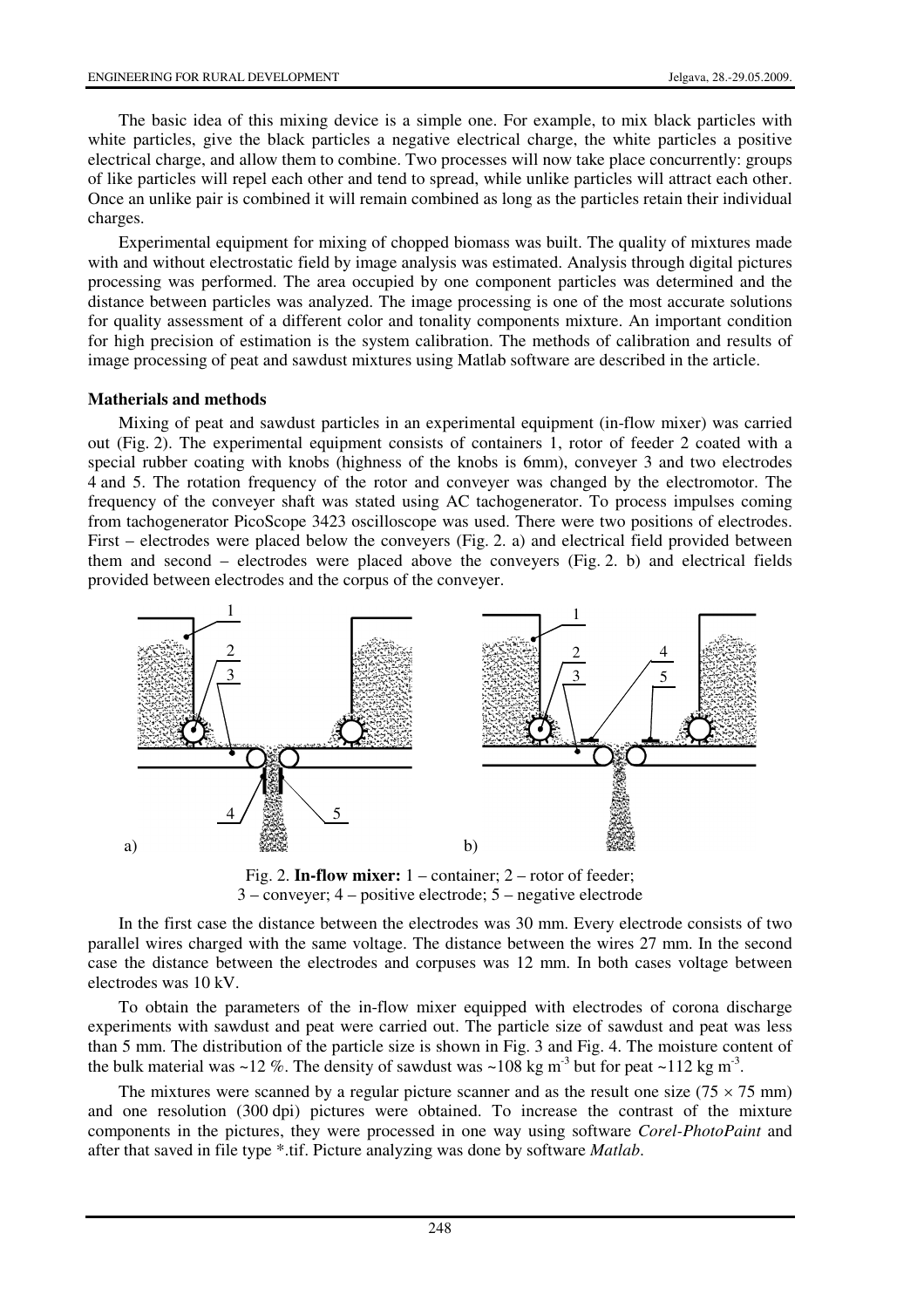

Fig.3. **Distribution of particle size of sawdust**



Fig.4. **Distribution of particle size of peat**

In this case, the background is the area set by darker particles, i.e., peat particles, but light particles that characterize the mixture and are further analyzed are sawdust particles. The pictures were converted to binary image where each pixel assumes one of only two discrete values: 1 or 0. Forward variable name *BW* is used referring to the binary images.

*D1=bwdist(bw,'euclidean')* computes the Euclidean distance transform of the *BW*. For each pixel in BW, the distance transformation assigns a number that is the distance between that pixel and the nearest nonzero pixel of *BW*. The function *bwdist* supports several distance metrics but uses the Euclidean distance metric by default. The *Euclidean distance* is the straight-line distance between two pixels. In 2-D, the *Euclidean distance* between  $(x_1, y_1)$  and  $(x_2, y_2)$  is:

$$
\sqrt{(x_1 - x_2)^2 + (y_1 - y_2)^2}
$$
 (1)

In Fig. 5 the results of Euclidean distance metric are shown. The dark field is peat between straw particles. Numbers on this field show the distance between straw particles.

The standard deviation of distance transformation for columns and rows of pixels in the picture was calculated by *Matlab*. To get the overall view of the picture (mixture), the average of the standard deviations was calculated.

The second parameter obtained from the pictures was ratio of nonzero pixel occupied area and background (whole picture) area. If this method satisfies the requirements, then the ratio of the area has to match with percentage of the component.

The visual estimation for mixtures obtained in four different processes was carried out. The first experiment was with manually mixed homogeneous samples – system calibration. The second process when mixture without high potential electrostatic field with continues mixer was obtained. The third and fourth mixing processes were with high potential electrostatic field provided. The difference in those two mixing processes was in the location of high potential electrodes – in the third case they were placed below the conveyers but in the forth case above the conveyers.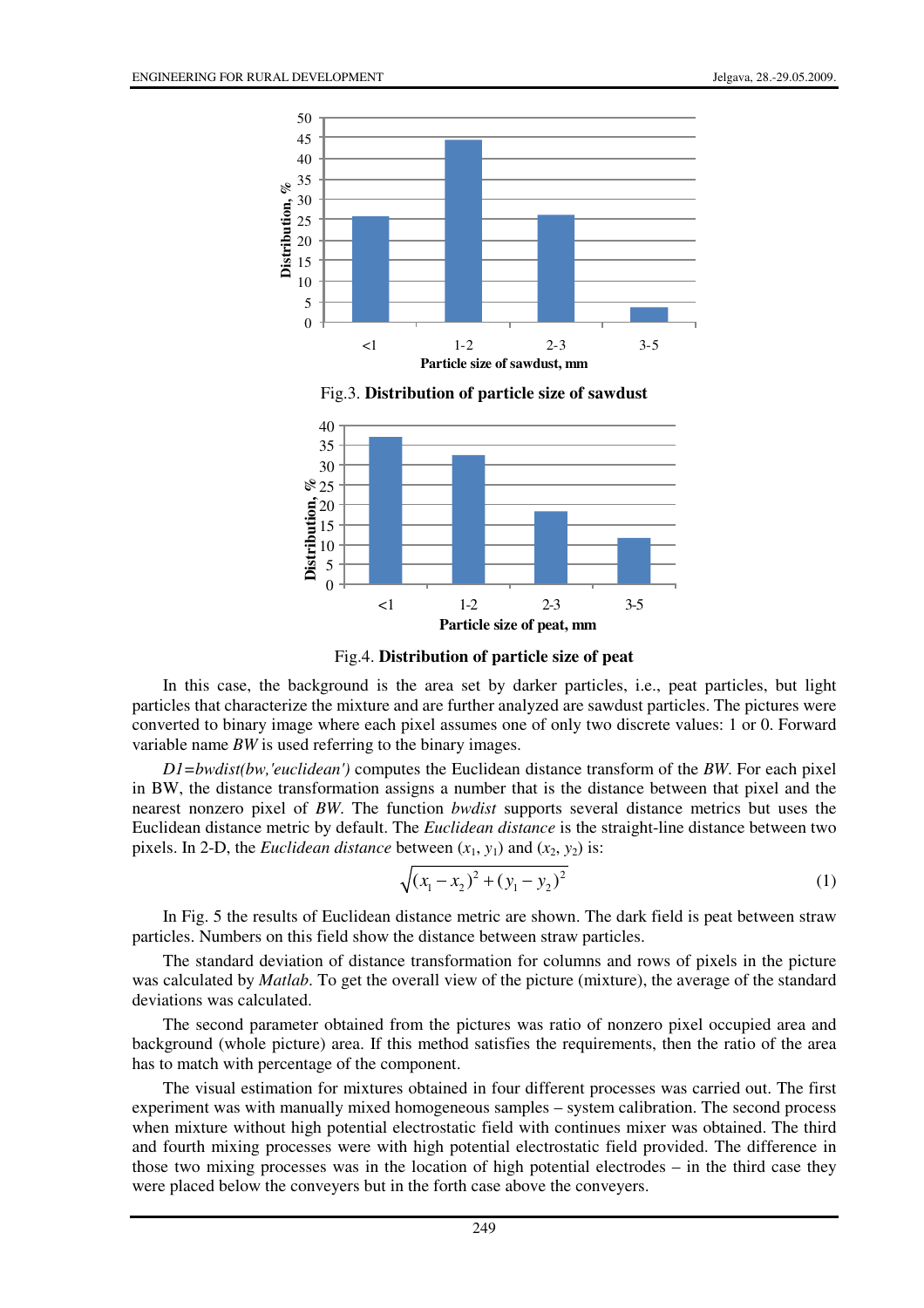For every data point 11 samples were taken. The standard deviation of the component field ratio was calculated.



Fig. 5. **Euclidian distance transformation of BW picture**

## **Results and discussion**

The visual estimation system calibration results for homogeneous peat and sawdust mixtures are shown in Fig. 6. In general, the results are close to the image analysis and theoretically obtained data. Deviation from the theoretical line increases when the sawdust proportion comes close to 100 % and peat proportion comes close to 100 %. It depends on the specific character of colour transform of images: conversion of sawdust picture to black and white image did not give 100 % white colour similarly with peat there was approximately 5 % difference of average values (theoretically and image analysis). This is an acceptable indicator for biomass material where homogeneity of the mixture depends on so many parameters: particle size, dispersion of particle size, particle size ratio of components, density of particles, moisture of components, and other bulk properties. High influence of data accuracy gives particle orientation, if they are thin and long, then the area of particle longitudinal section is much larger than the cross section. The accuracy of the data still can be increased by calibration of the system and precise selection of black and white levels on image transformation.



Fig. 6. **Comparison data of Image analysis and theoretical data** 

Standard deviation of the distance between sawdust particles has good correlation with the increased peat proportion (Fig. 7). The coefficient of determination is 0.98. Considering that for those experiments homogeneous mixtures were used the obtained values of standard deviation can be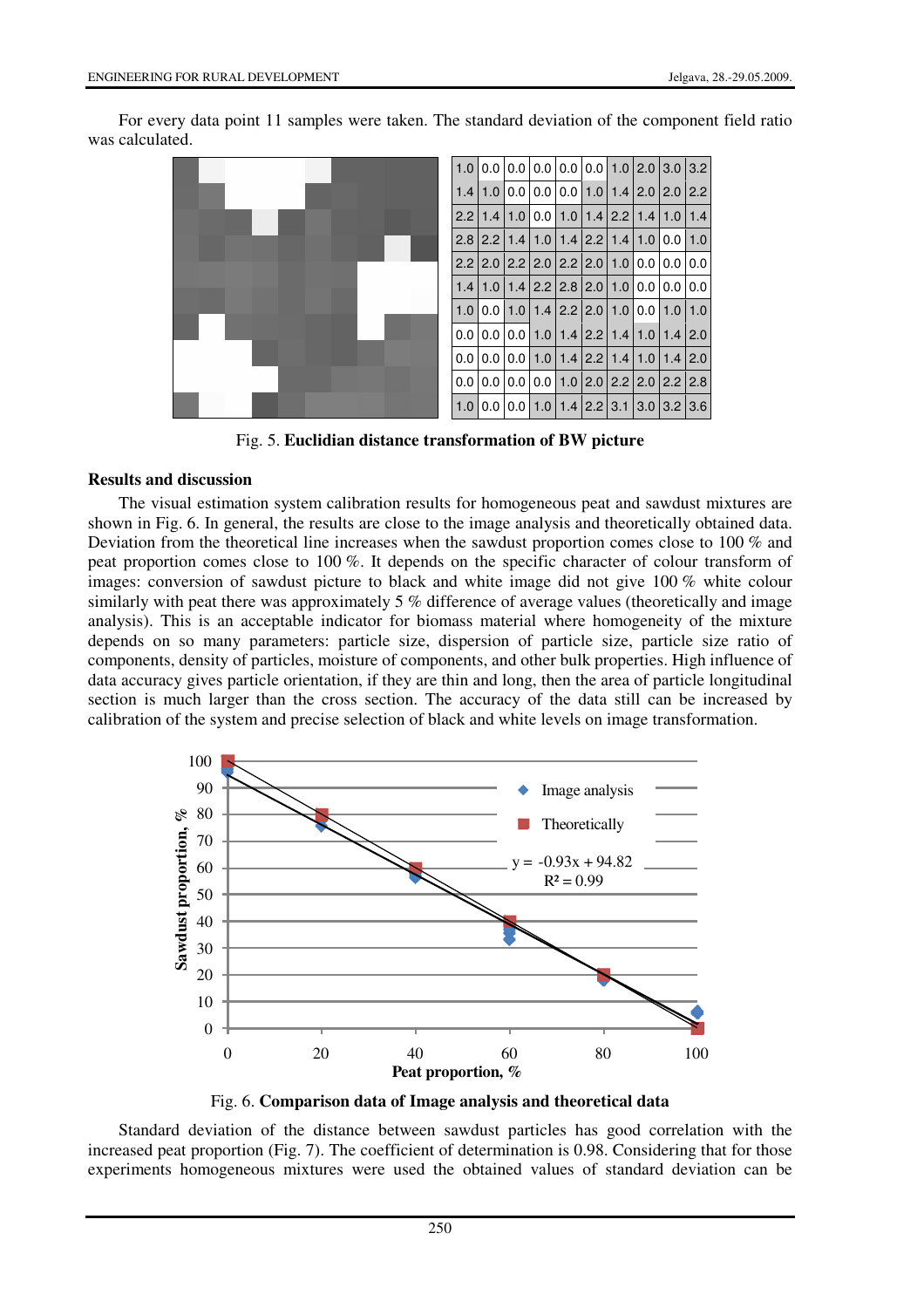applied for mixture quality assessment. For example, if peat proportion is 20 % than the standard deviation of Euclidean distance transform has to be approximately 0.8 for homogenous mixture.



Fig. 7. **Standard deviation (pixels) of the distance between straw particles in dependence on peat proportion**

The calculated standard deviation of the components field ratio in mixtures obtained in four different mixing processes is shown in Fig. 8. This is a parameter which directly describes the homogeneity of the mixture. The standard deviation of mixtures ratio used for system calibration is below 1 %. It is because for calibration homogeneous mixtures were used. The next three data columns with continues mixer were obtained. The mixing quality without electrical field showed good results. The standard deviation of the component field ratio was 6 % that is an acceptable result for biomass mixtures. The electrical field beneath the conveyor segregated mixture and obtained standard deviation is above 12 %. Therefore, this type of mixer construction is not suggestible. Comparing with other processes above the conveyer placed electrodes improve the mixing quality and the standard deviation of the components ratio is  $4\%$ . Improving of the mixing quality and decreasing of the standard deviation can be obtained by optimization of the electrode location and mixer design.



Fig. 8. **Quality of mixture in dependence of mixing process** 

# **Conclusions**

- 1. Inflow mixing without electrostatic field showed good mixing quality. The standard deviation of the component field ratio was 6 % that is an acceptable result for biomass mixtures.
- 2. Biomass charging with electrodes placed above the conveyer improves the mixing quality and the standard deviation of the components ratio decreases till 4 %.